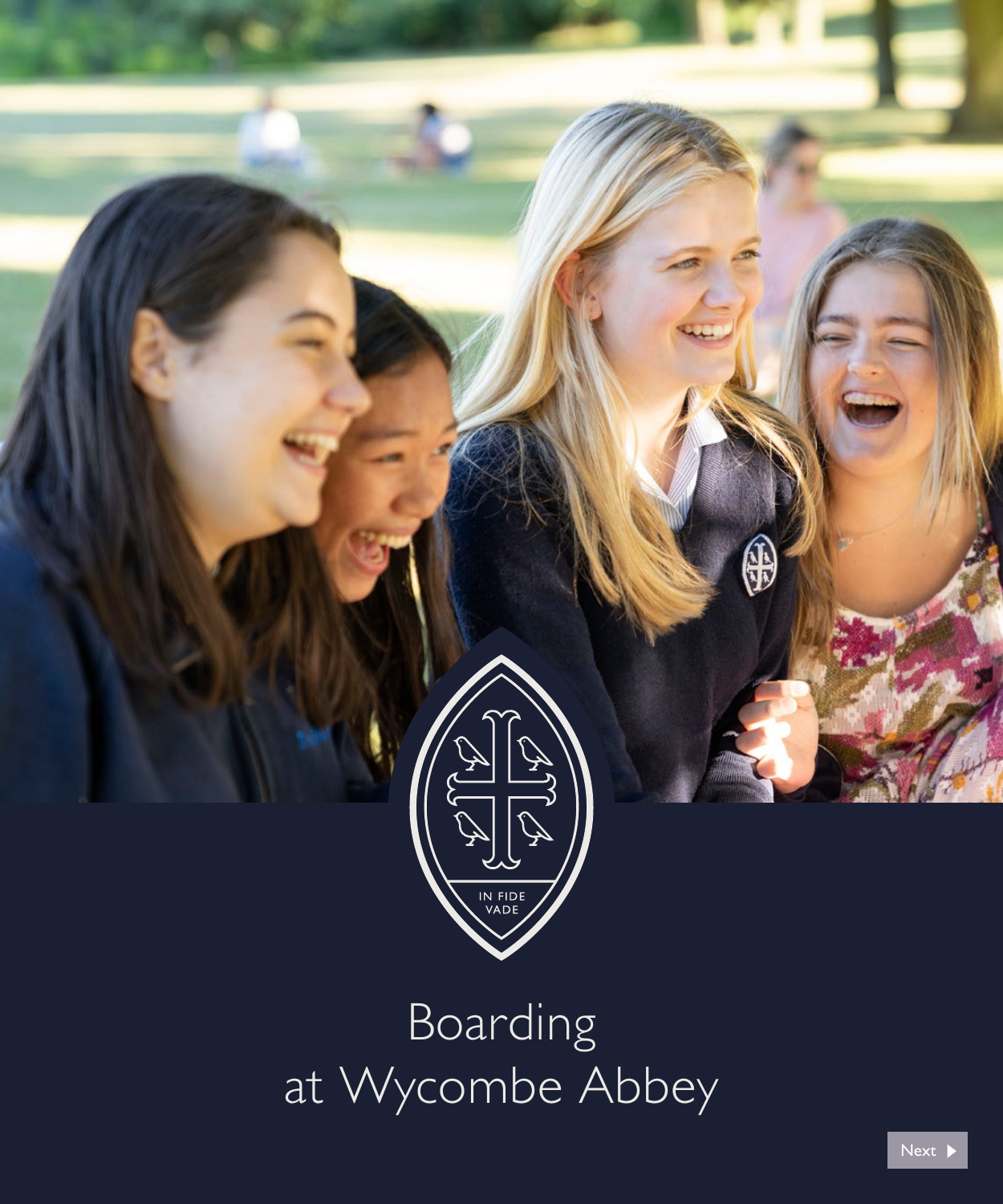The values of mutual respect, encouragement and trust underpin everything we do at Wycombe Abbey, and at the heart of the School is our total commitment to pastoral care through boarding. In this happy and close-knit community everyone is known as an individual, friendships are nurtured and girls enjoy each others' company, all within the wonderful surroundings of our magnificent parkland.

Wycombe Abbey is exceptional: it operates as a modern full boarding school for 6 60 girls and we are committed to the development of each and every one. Not only is the school a distinctive place for girls to learn and grow in themselves, it is also a living, interconnected communit y. Through the bond of shared exciting experiences in a homely and nurturing environment, the girls soon begin to make friends for life.

Our approach to boarding in the 21st century is modern and holistic. We offer every girl a relevant and rounded experience within a flexible system which provides a plethora of different options and activities. The happiness and fulfilment of all our pupils is of the utmost importance to us.

Our House structure is designed to help new boarders settle in quickl y. At 11+, girls begin their journey in Junior House – a wonderfully welcoming home-away-from-home. In their second year, and for 13+ entrants, girls move into one of nine Senior Houses where they stay in mixed-aged dorms looked after by House Mothers – who nurture and integrate each girl into the House. The Housemistress remains the main point of contact for parents and, supported by a dedicated pastoral team, she is responsible for helping every girl to develop.

> **Jo Duncan** MA (St Andrews), PGCE (Cantab) Headmistress



The School's rich co-curricular opportunities allow every girl to develop her passions and explore new possibilities. We offer a

full and bespoke programme seven days a week, morning, afternoon and evening, in a culture which inspires and empowers girls to achieve their best. These experiences, in turn, help to build the skills, discipline and character that will support her future life.



With weekly sports fixtures, and regular theatre productions and concerts, there are also numerous opportunities for parents to participate in boarding life. We actively encourage families to spend time together after these activities have taken place. Parents are always welcome to join us for Sunday Chapel services or for coffee in our café, The Courtyard, as well as lectures, receptions and House dinners which are organised for the whole School community.

Boarding is at the heart of life at Wycombe Abbey, a place where girls can grow up in an exceptional living and learning environment. Your daughter's time at Wycombe Abbey will be marked by the highest standards of care, empathy and inspirational teaching; in short, she will flourish.

# Welcome from the Headmistress

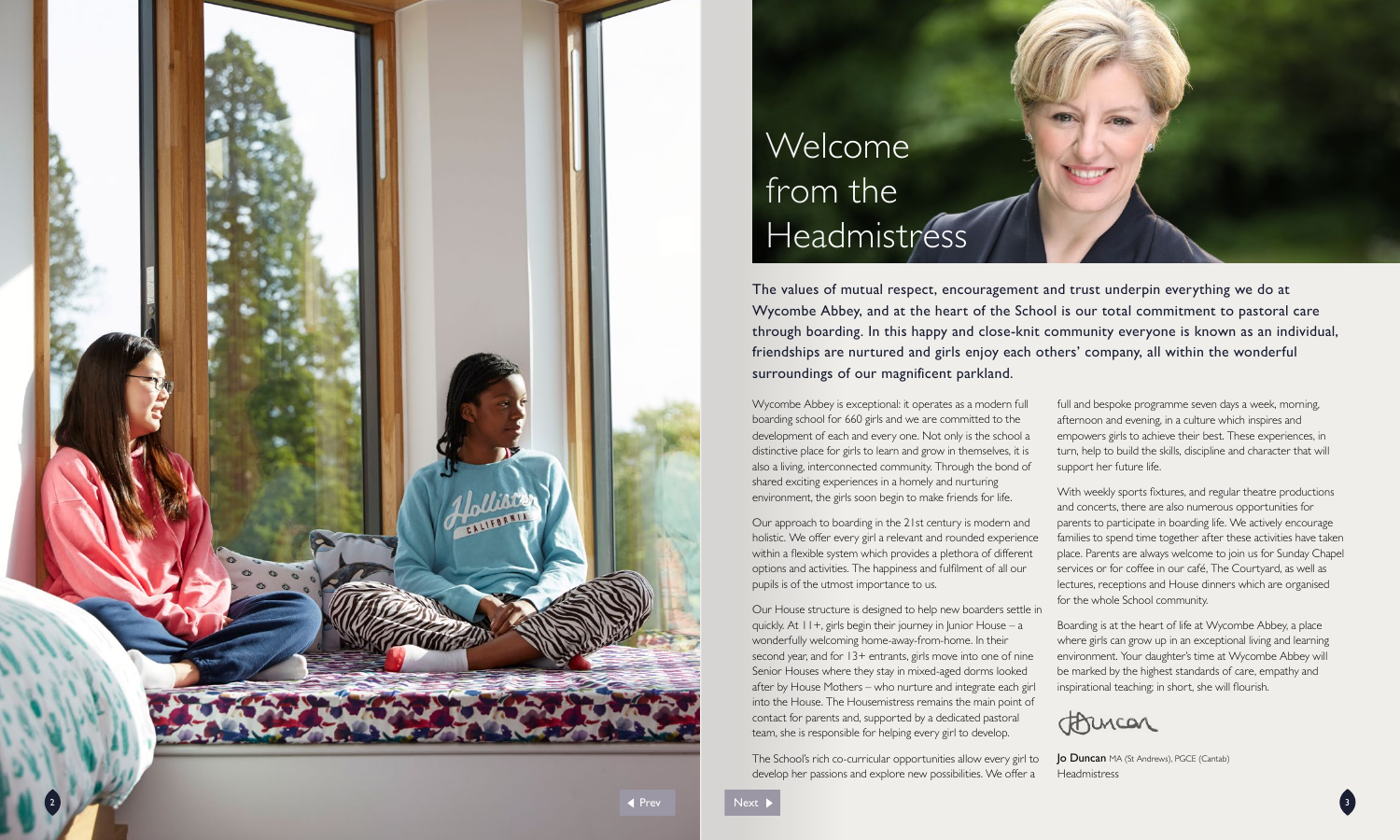Activities can be both on-site or external and are mostly free. Whether it is a spa session in House, a trip to Thorpe Park, silent disco dance nights or themed cookery sessions; there are options designed for girls of all ages to keep them entertained and enthused.

Socials take place most Saturday evenings with partner boys' schools which involve formal dinners, bowling trips and discos. A highlight for the Upper VI is teaming up with Eton College

for weekly Scottish Reeling during the Autumn Term, culminating in a black tie Burns' Night ball.

Most girls sign up for the activities on offer, which involve many of the staff living on site as weekends are an important part of school life for us all. Regular events are scheduled for families to join in too, so parents quickly become part of the Wycombe Abbey community should they wish to be involved.

Weekends offer a busy programme of events and trips, enabling the girls to switch off and have some fun. Academic lessons take place until midday on Saturday, followed by sports fixtures, art workshops, dance productions or musical performances, whilst our activity programme runs alongside.



## Weekend Activities

# Going Home

| WEEKENDS IN THE AUTUMN TERM: |                    |  | <b>WEEKENDS IN THE SPRING TERM:</b> |                    |  | WEEKENDS IN THE SUMMER TERM: |                     |  |
|------------------------------|--------------------|--|-------------------------------------|--------------------|--|------------------------------|---------------------|--|
| <b>IST WEEKEND</b>           | CLOSED WEEKEND     |  | <b>IST WEEKEND</b>                  | CLOSED WEEKEND     |  | <b>IST WEEKEND</b>           | CLOSED WEEKEND      |  |
| <sup>2ND</sup> WFFKFND       | OPEN WEEKEND       |  | 2 <sup>ND</sup> WEEKEND             | OPEN WEEKEND       |  | 2 <sup>ND</sup> WEEKEND      | OPEN WEEKEND        |  |
| 3 <sup>RD</sup> WFFKFND      | OPEN WEEKEND       |  | 3RD WFFKFND                         | SHORT I FAVE       |  | 3RD WFFKFND                  | SHORT I FAVE        |  |
| 4™ WFFKFND.                  | SHORT I FAVE       |  | 4TH WFFKFND                         | OPEN WEEKEND       |  | 4TH WEEKEND                  | OPEN WEEKEND        |  |
| 5™ WFFKFND                   | OPEN WEEKEND       |  | 5TH WEEKEND                         | <b>IONG I FAVE</b> |  | 5TH WFFKFND                  | OPEN WEEKEND        |  |
| 6 <sup>th</sup> WFFKFND      | OPEN WEEKEND       |  | 6TH WEEKEND                         | <b>LONG LEAVE</b>  |  | 6TH WFFKFND                  | <b>I ONG I FAVE</b> |  |
| 7TH WFFKFND                  | LONG LEAVE         |  | 7TH WFFKFND                         | OPEN WEEKEND       |  | 7TH WFFKFND                  | <b>LONG LEAVE</b>   |  |
| 8 <sup>th</sup> WFFKFND      | LONG LEAVE         |  | 8 <sup>TH</sup> WFFKFND             | OPEN WEEKEND       |  | 8 <sup>TH</sup> WEEKEND      | CLOSED WEEKEND      |  |
| 9 <sup>th</sup> WFFKFND      | OPEN WEEKEND       |  | 9TH WEEKEND                         | SHORT I FAVE       |  | 9TH WFFKFND                  | SHORT I FAVE        |  |
| <b>IOTH WEEKEND</b>          | CLOSED WEEKEND     |  | <b>IOTH WEEKEND</b>                 | CLOSED WEEKEND     |  | <b>IOTH WEEKEND</b>          | CLOSED WEEKEND      |  |
| <b>I ITH WEEKEND</b>         | <b>SHORT LEAVE</b> |  |                                     |                    |  |                              |                     |  |
| <b>12TH WEEKEND</b>          | OPEN WEEKEND       |  |                                     |                    |  |                              |                     |  |
| 13TH WEEKEND                 | <b>SHORT LEAVE</b> |  |                                     |                    |  |                              |                     |  |
|                              |                    |  |                                     |                    |  |                              |                     |  |

In the Autumn Term three weekends are allocated as 'Closed Weekends' where special whole-school events take place; for example, an on-site fun fair, a commemorative picnic and a live outdoor rock concert. During these weekends, the first and last and following Long Leave (half term), girls stay in school. In the Spring and Summer Terms the first and last weekends are 'Closed'.

Short Leaves are essentially long weekends, running from a Friday afternoon until Sunday evening or Saturday lunchtime until Monday evening. Long Leave takes place in the middle of each term and is seven to ten days in length. All girls return to their parents or guardians during these breaks.

Throughout the rest of the term there are Open Weekends where girls can go home after Saturday lessons and sports fixtures (or other extra-curricular commitments) and return on Sunday in time for Evensong.



4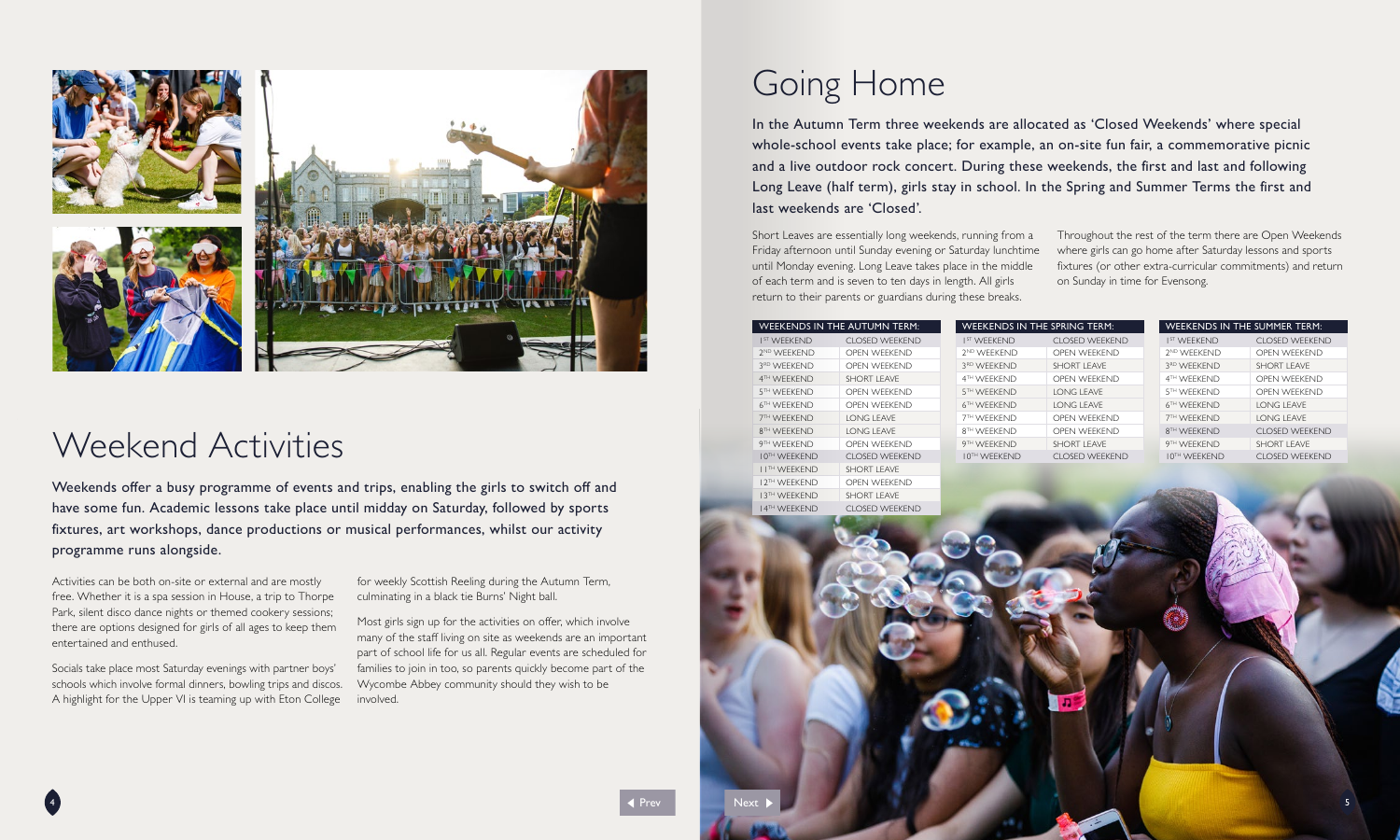The best part of living at Wycombe Abbey is being able to see your friends every day, from when you wake up in the morning to saying good night at bedtime. Junior House is a second family to me, everyone is supportive and takes care of each other whilst we learn important life skills in our first year. I've grown my independence and confidence this year. If you need anything the house staff are brilliant, whether it is prep, friendships or even just making your bed, the house staff are there to help you figure it all out.

In your free time, there are lots of extra activities you can do; I do ballet, guitar, violin, piano, lacrosse and netball. On weekends, the house schedules lots of activities such as shopping, going to the cinema and bowling, but you can also go home most weekends if you'd like to. It is normal to miss your family, but you have many fun things to help you and they can come to watch you in sports matches on a Saturday.

The older girls are really helpful and friendly and support in your move to your senior house. I am moving into the same house as my older sister; I can't wait to join Rubens!

All the houses are unique, and everyone loves their house. The best part of lunior House is knowing that we will all get to live together again when we go into Clarence.

### Paris, UIII – Junior House

Boarding has fostered my independence and resilience, and at Wycombe Abbey there are many support systems to help you during your time as a boarding student. Your housemistress constantly communicates with and supports you, the house staff and your teachers ensure that you can perform to your potential, and all help you feel happy both in and out of the academic environment. Living at school gives you the flexibility and extra time to get

involved with the host of activities that are on offer each week.

On weekends, there is a lot of freedom to go home and see family or friends, but the activities, which include funfairs and spa days, never disappoint. A feature unique to Wycombe Abbey is the mixed aged dorms. These dorms allow you to build relationships with girls outside of your year group, providing the opportunity for older girls to act as role models, giving advice and help to the younger girls when needed. The boarding houses at Wycombe Abbey are a very special part of the community, your house feels like another 'home'.

### Pia, LVI – Butler

Living at school has enabled me to form strong friendships across all year groups, partaking in such a caring community. The house staff have been essential in creating a happy and supportive boarding environment, and I continue to stay in contact with my matrons from Airlie, having now moved to Clarence. Clarence bridges the gap between school and university, and living here has made the University application process and A-Levels more manageable as your teachers available are any time throughout the day.

On weekends, I choose to stay at school as I find I am more productive and can cherish the time I do spend at home more.

1 Prev Next Next

There is always lots on offer from funfairs to roller discos, and I particularly enjoy getting my nails done at the spa days.

As a boarder it is important to be open to making new friends and relish the opportunities school offers, from house quizzes and school plays, to rock concerts and lacrosse matches – there is something for everyone! Boarding at Wycombe Abbey encapsulates the overriding values of the school: to get involved, to encourage one another, to have mutual respect, and to be in an environment that allows you to excel in all you do.

### Charlotte, UVI – Clarence

## A word from our Boarders

6